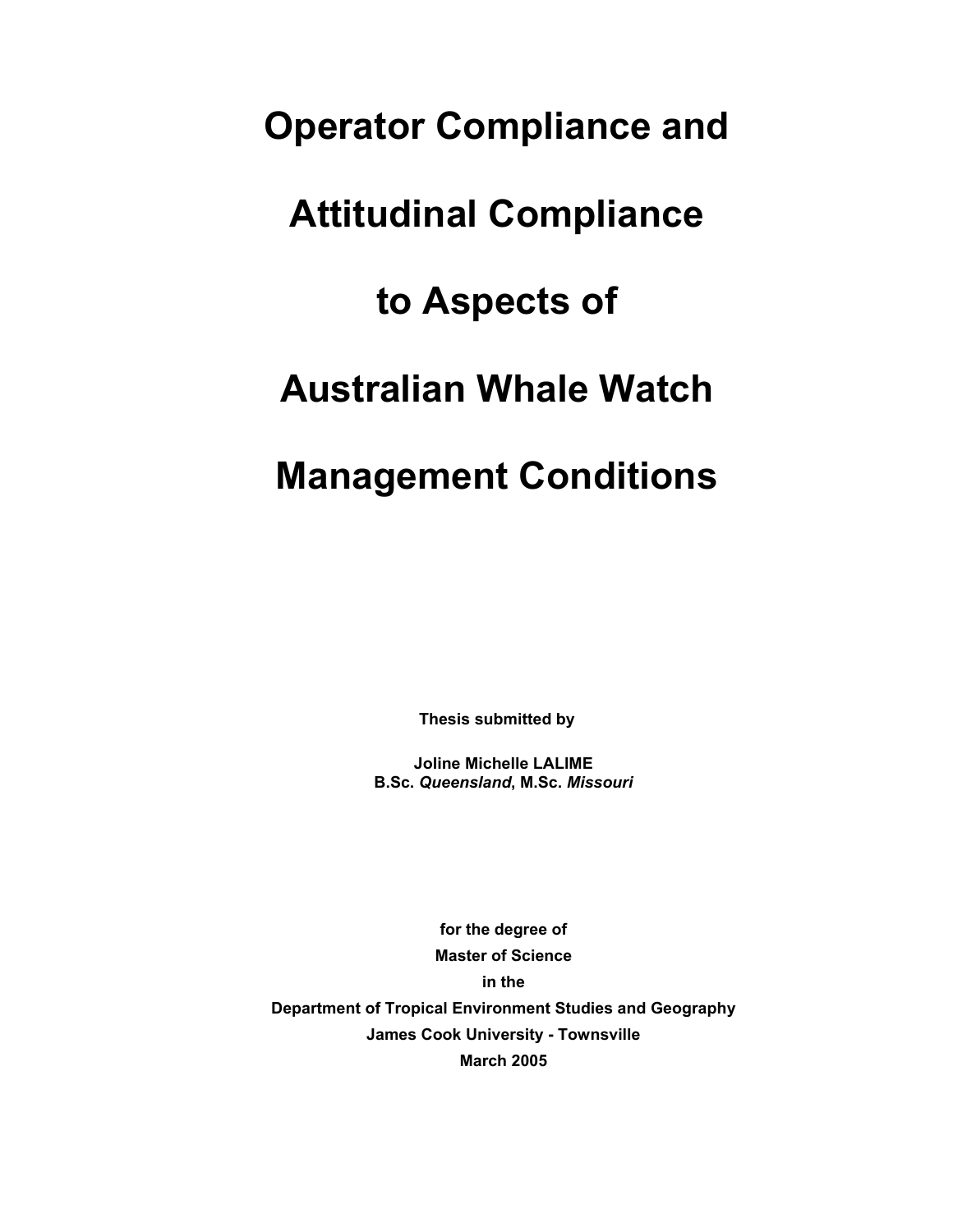### **STATEMENT OF ACCESS**

I, the undersigned, author of this work, understand that James Cook University will make this thesis available for use within the University Library and, via the Australian Digital Theses network, for use elsewhere.

I understand that, as an unpublished work, a thesis has significant protection under the Copyright Act and;

 $\overline{\phantom{a}}$  , and the contribution of the contribution of  $\overline{\phantom{a}}$  , and the contribution of  $\overline{\phantom{a}}$ 

I do not wish to place any further restriction on access to this work.

Joline M. Lalime **Date**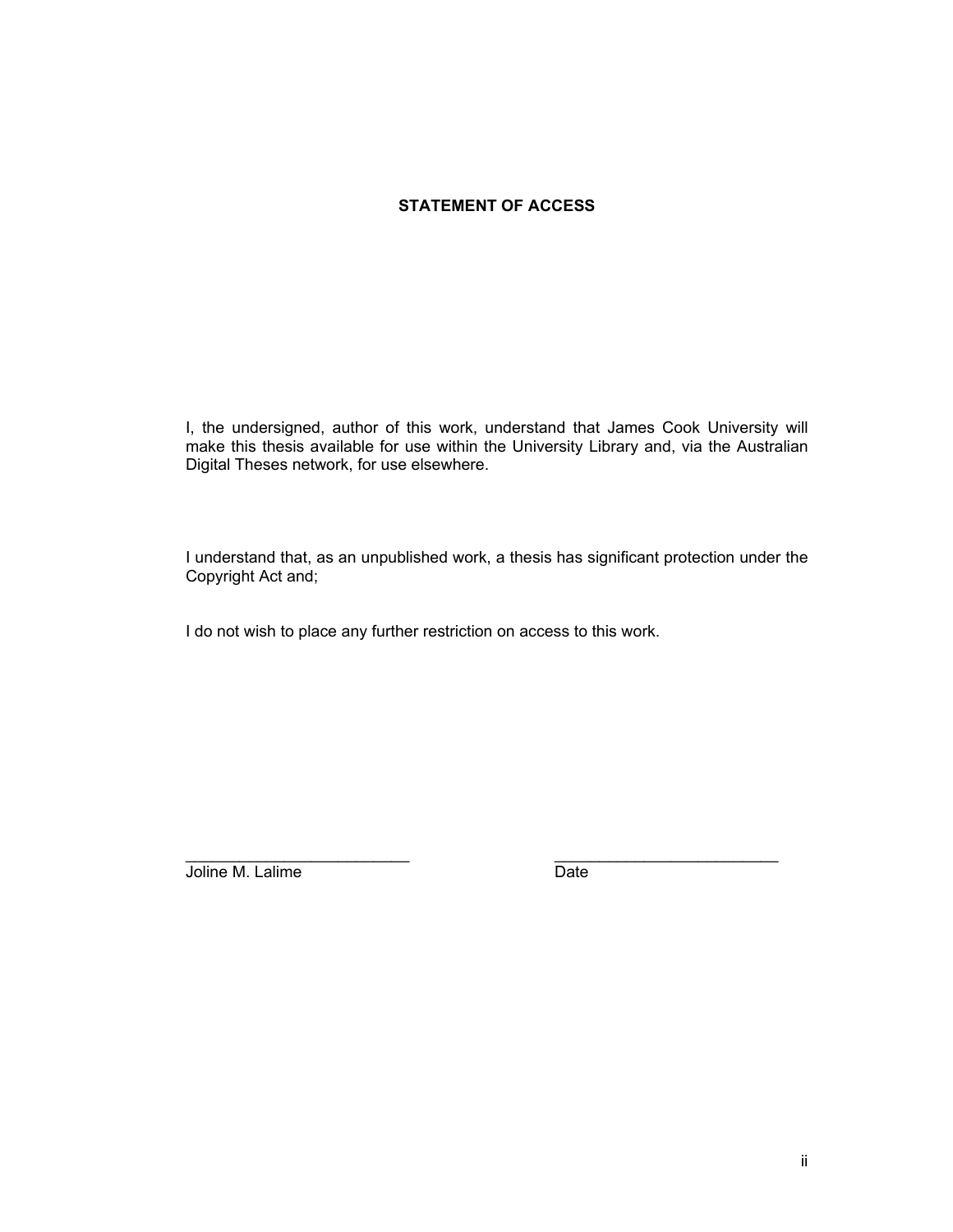### **STATEMENT OF SOURCES**

#### **DECLARATION**

I declare that this thesis is my own work and has not been submitted in any form for another degree or diploma at any university or other institution of tertiary education. Information derived from the published or unpublished work of others has been acknowledged in the text and a list of references is given.

 $\mathcal{L}_\text{max}$  , and the set of the set of the set of the set of the set of the set of the set of the set of the set of the set of the set of the set of the set of the set of the set of the set of the set of the set of the

Joline M. Lalime **Date**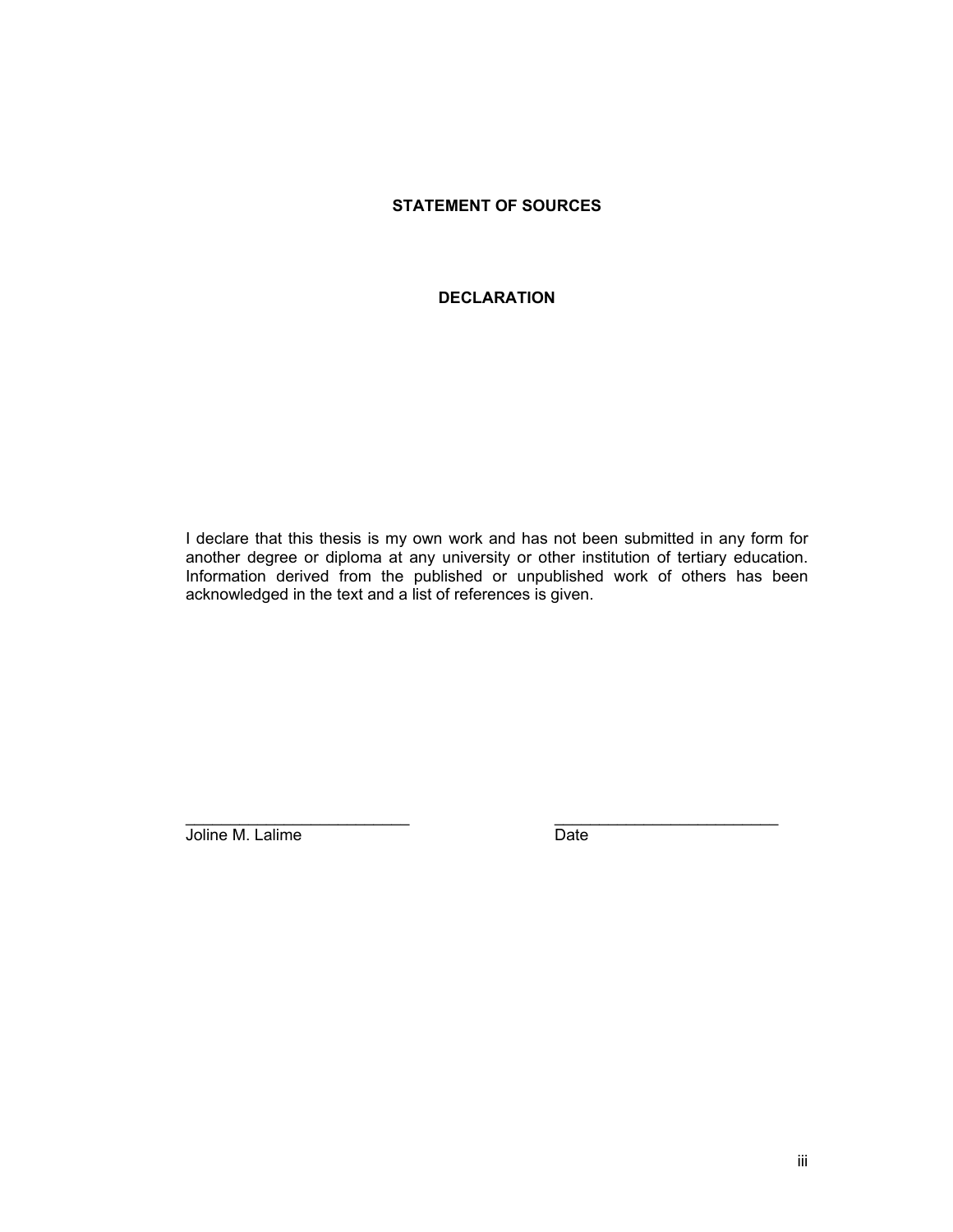#### **STATEMENT OF CONTRIBUTION OF OTHERS**

For financial support for my research I am greatly indebted to *Australian Geographic, Prof. Helene Marsh, Dr Peter Corkeron* and *Queensland Parks and Wildlife - Maryborough*. I was also awarded a 2-year, James Cook University Postgraduate Research Scholarship.

The whale watch owners and operators of Hervey Bay, Queensland and Coffs Harbour, New South Wales in 1998 and 1999 were especially accommodating of my research aboard their tour vessels. These were: (*Jason & Virginia Brigdon* & *Paul Moraye* – Whalesong; *Barry Seymour* & *Erika Ockinga* – Seaspray; *Peter Lynch* – Blue Dolphin; *Lloyd & Robin Burgess* – Tasman Venture II; *Mimi Macpherson, Drew Gollan & Will Hikuwai* – Discovery; *Shane Boyd, Dick Foster & Sid Boshammer* – Eclipse D; *Bill Shouton, Mick Fuller, Rob Climas & Steve Dunleavy* – Hombre; *Sid Melksham, Angela Burger, Andrew Ellis & Don Caswell* – Islander; *Michael Coe* of Kingfisher Resort Management, *Brent Milne, Don Caswell* – Kingfisher; *Eddy May, Alan Daniels & Glen Bancroft* – Mikat; *Greg & Grant Dorn & Gary Thornton* – Spirit of Hervey Bay; *Leo Zidek & Dave Greensmith* – Stefanie; *Alan Short & Matthew Stewart* – Volante III; *Keith Rawlings & Peter Moffat* – Pacific Explorer; *Peter Toohey & Lynda Parker*– Spirit of Coffs Harbour.

I am indebted to *Dr Ercan Sirakaya*, Department of Recreation, Park and Tourism Sciences, Texas A&M University, for permission to use his survey design and base Chapter 5 on his conceptual theory, as well as, for his endless help and patience in editing my survey questionnaire and providing input into the statistical analysis. Thank you to *Dr Alison Cotterill* and *Associate Professor Mark Fenton* for constructive comments in the early stages of the questionnaire preparation.

I also greatly appreciate the thoughtful participation in the questionnaire survey of the whale watch operators from Queensland, New South Wales and Western Australia on their attitudes towards the National Guidelines.

For logistical support I could have not completed this project without the help of *Kai Yeung, Michael Ford* and *Kirsten Wortel* of Queensland Parks and Wildlife at Maryborough; *Liz Sterling* and *Paul Rebuck* of New South Wales National Parks and Wildlife at Coffs Harbour; *Peter Mawson* (CALM), *Milena Rafic* (Environment Australia); *Shona Smith* and *Fiona Mandelc* – New South Wales Parks and Wildlife.

Of course field work would have been all that more difficult without help to find field assistants from *Bob Edgar* – Coffs Harbour Senior College and *Steve Tucker* Coffs Harbour High School who organised volunteers in Coffs Harbour and *Malcolm Cooper* from University of Southern Queensland, Wide Bay Campus and *Joan Coutts* from the Wildlife Preservation Society, Hervey Bay Branch. Most of all I thank the field assistants themselves *Jane Antrobus, Louise Coles, Amanda Miller, Horst Pfaller, Belinda Roche, and Matt Townsend*.

Thanks also to *Damon Newling* for patience and explanation of many of the statistical procedures that were used in preliminary analysis and to *Dr Michael Steele* for being a fantastic consultant statistician for the majority of my final statistical analyses.

While at James Cook University I could not have completed my candidature without the help of numerous technical and administrative staff who include: *Shirley Bruce, Amanda Comelli, Adella Edwards, Clive Grant, Shannon Hogan, Sue Knight, Susan Meehan, Barbara Pannach,* and *Trudy Sampson*.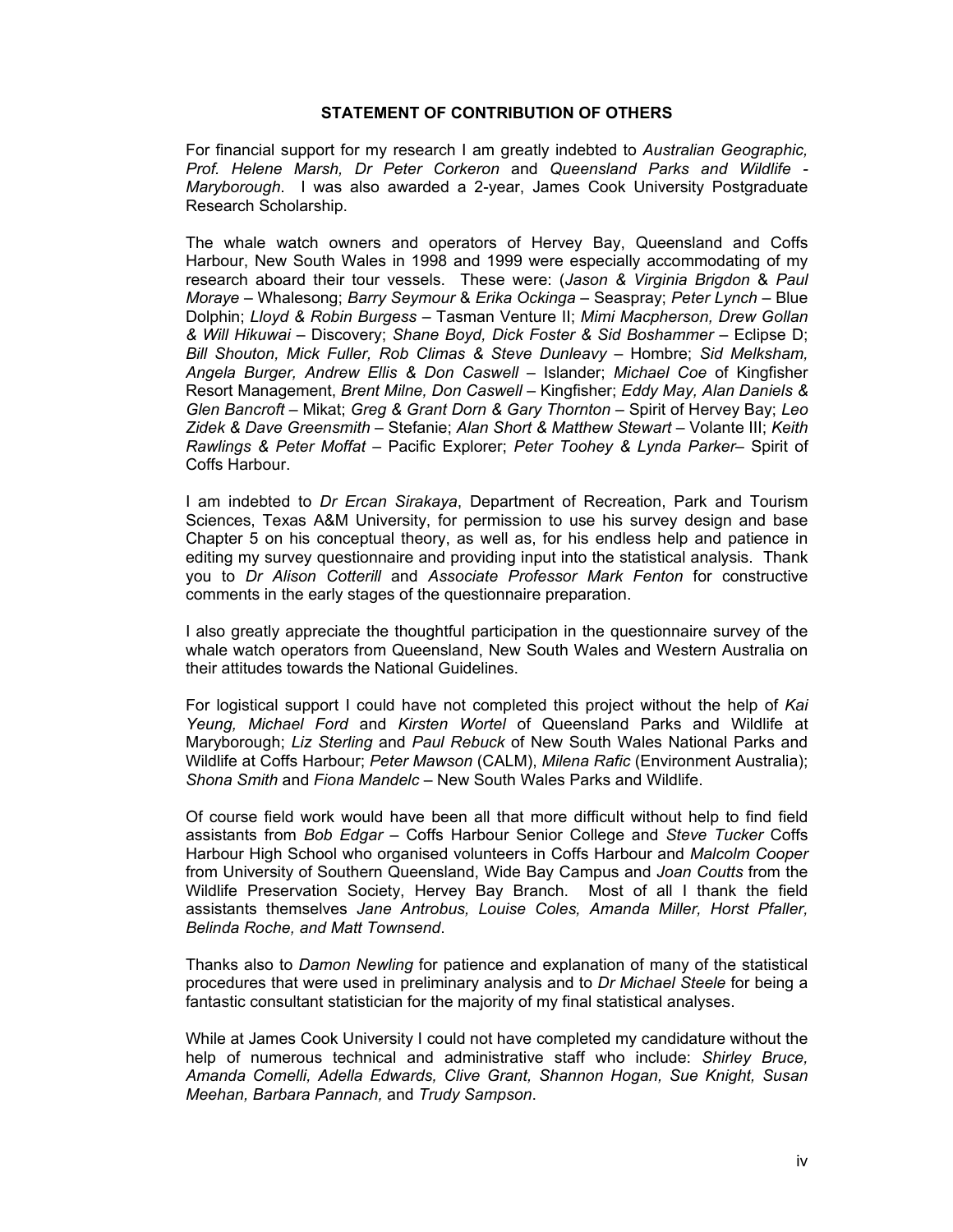#### **PERSONAL ACKNOWLEDGEMENTS**

My thanks first and foremost go to my family for endless support throughout this long and drawn out process. I would especially like to thank my mum, *Sabra Austin*, for her loving support, total belief that I can do anything that I set my mind to and for all those hours of taking care of my daughters. I am indebted to my brother *Ian Austin* for moral support and the purchase of a laptop computer to help me work on this thesis anywhere I could find time and my dad *Kevin Austin* for stimulating a love of the outdoors. Finally, I am also indebted to the support of my husband *André Bauer* and to my two wonderful daughters, *Jazlyn* and *Mareike*.

This thesis has been enriched by the assistance, involvement and support of numerous people from Australia and abroad. I wish to distinguish the contributions of my supervisors, *Professor Helene Marsh* and *Dr Peter Corkeron* to the progress and process of my research. Their guidance on all aspects of my studies has been invaluable, and I am sincerely appreciative of their generous devotion of time, support, insightful comments, and interest in my professional and personal development over the years.

It was with great pleasure that I shared frank and informative discussions on the nature of whale watching with a diverse array of people from the whale-related community, including: *Trish & Wally Franklin* – Oceania Project; *Patricia Naessig* – Pacific Whale Foundation; *Hec Goodall, Troy Saville, Amanda Tate & Greg Pickering* – Pet Porpoise Pool, Coffs Harbour; *David Savage*– Queensland Parks and Wildlife, Townsville; *Carol Scarpaci; and Fiona Macknight*.

My thanks also go to my friends, who were there to keep life balanced. In particular, I would like to thank, *Louise Chilvers, Tracey Murray, Damon Newling, Carol Scarpaci, Lisa Siegman, Teresa Thiel,* and *Kate Young*.

*I dedicate this thesis to my brother, Michael Austin, whose respect for and dedication to the environment was tragically shortened,* 

*and* 

*to my daughters, Jazlyn and Mareike Bauer, whose learning and discovery about the environment is just beginning.*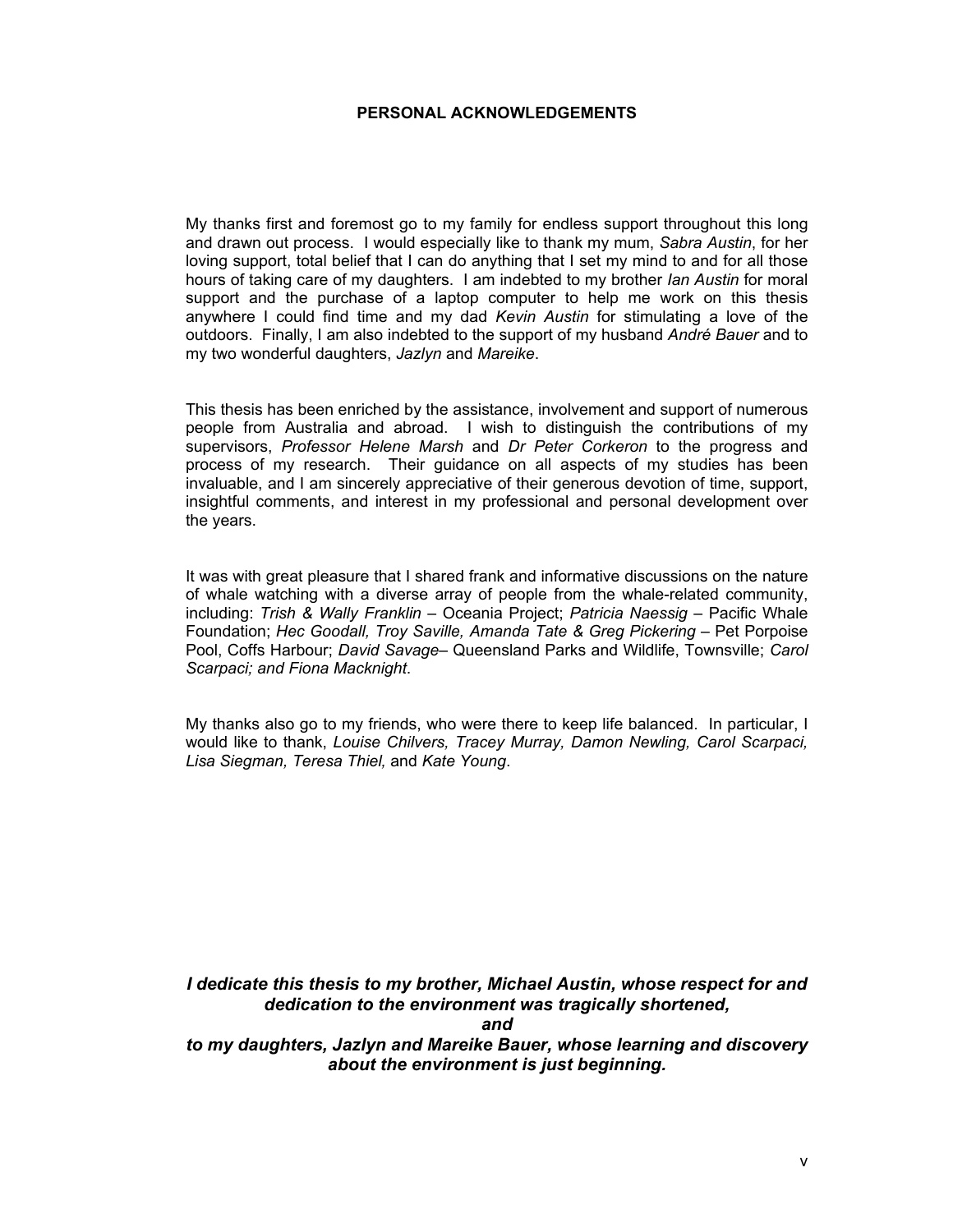#### **ABSTRACT**

Whale watching is a rapidly growing industry worldwide, involving vulnerable species, with few data on impacts and no data on success of enforcement of regulations. Because of this, the extent to which whale watching may impact on focal species is increasingly becoming an international concern. In early 1998, an international whalewatching research workshop in Monaco identified "problems of enforcement of regulations" as one of the four major problems with the management of whale watching. In 2000, Australia implemented the ANZECC Guidelines for Cetacean Observation in Commonwealth waters, while individual states are responsible for developing their own guidelines or regulations.

Effective management of the whale-watch industry is dependent on operators' compliance to the appropriate management regimes. Operators' compliance with existing regulations and guidelines has not been studied in detail. The study aimed to test whether existing distance and approach conditions for whale watch vessels are an effective regulatory tool by: 1) observing whale watch operations that target humpback whales (*Megaptera novaeangliae*) in Queensland and New South Wales' waters and 2) conducting a questionnaire survey of whale watch operators' attitudes towards compliance. Movements of whale watch vessels in relation to focal humpback whale pods were tracked using a handheld GPS, a Laser Range Finder and a Digital Compass at the two field sites. This provided an indication of operators' compliance with distance and approach guidelines and regulations. Questionnaire surveys were used to elicit the potential influence of operators' beliefs and perceptions concerning the whale watch guidelines on compliance.

Management differences between the states of Australia even for the same species of cetacean, is a management issue that needs resolution. I found that there are now a total of 35 legislative documents across Australia that provide general or specific protection to whales during general public or commercial vessel observation. Although the legislation is fairly consistent, the inconsistencies across jurisdictions regarding distances of approach and explanations of terms can lead to confusion and the perception that legislation has no basis, increasing the chance of non-compliance.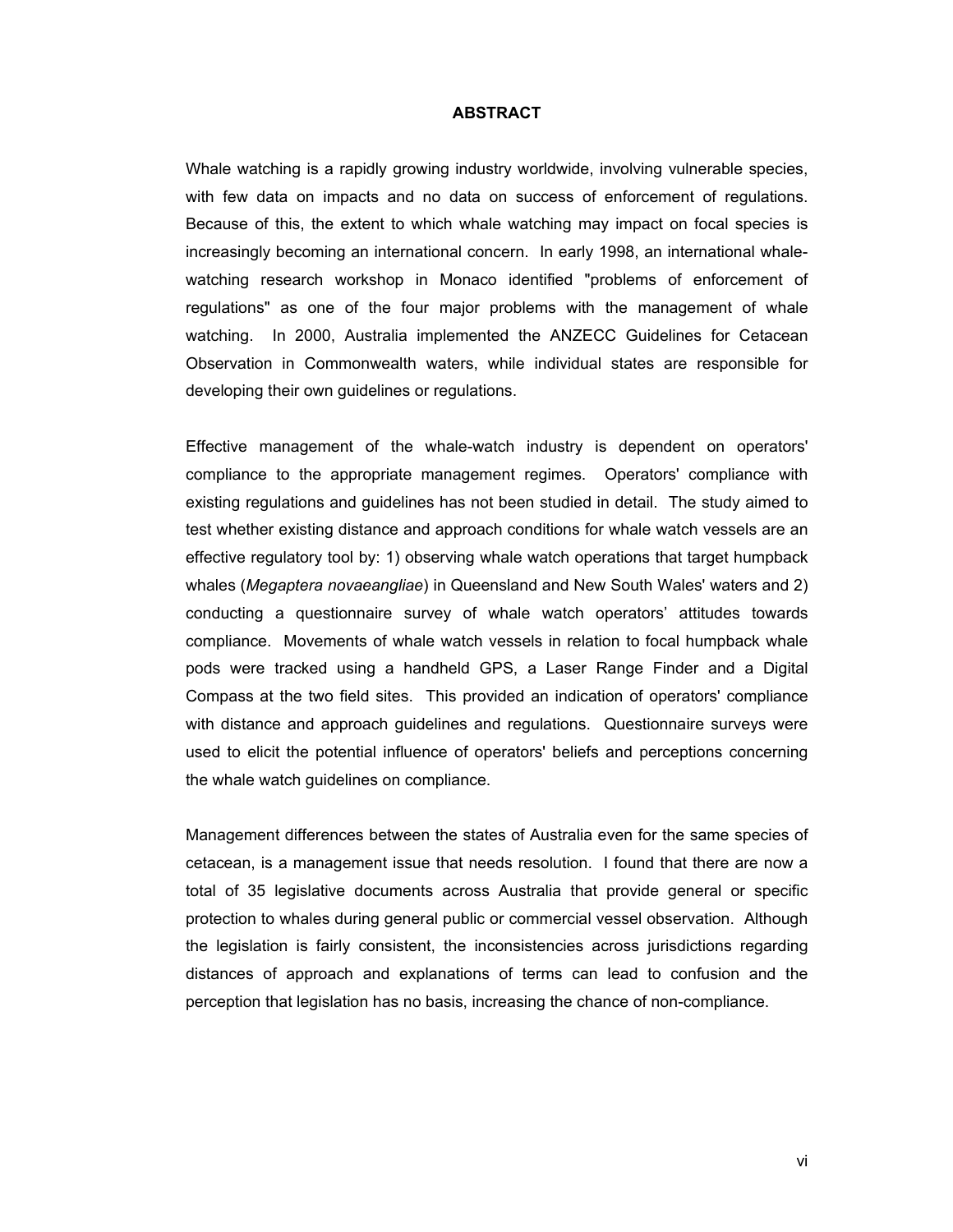I used qualitative research methodology to understand the factors that influence the attitudinal compliance of whale watch operators. The whale watch operators' perceptions regarding the level of certainty or level of threat of legal sanctions, the level of monitoring, and endorsement of operators of non-compliance all had a positive relationship with attitudinal compliance of whale watch operators. Attitudinal compliance had a negative relationship with sole owner-operator status, the voluntary nature of guidelines, and the belief in the fairness of guidelines.

Compliance by operators to whale watch guidelines or regulations is influenced by the behaviour of the whale(s) being observed. There is a proportion of the migrating whale population that actively approaches vessels and although operators may encourage this behaviour, it is uncontrollable. Therefore, although there are instances of noncompliance by whale watch operators, it is the active approach by a whale pod that leads to the perception of higher rates of non-compliance by whale watch operators. There was no correlation between operators' level of vessel experience or environmental factors with actual compliance. Furthermore, operators' attitudinal compliance and actual compliance were not correlated.

Recommendations from this study include: 1) improving consistency in legislation to reduce confusion; 2) progressing guidelines to regulations to increase enforceability; 3) increasing person to person consultation between regulators and whale watch operators to increase the understanding of legislation and the perception of fairness and 4) investigating the proportion of migrating whales that are more likely to approach vessels to determine the actual percentage of the population on which the whale watch industry is based as a basis for evaluating the risk of possible detrimental impacts from whale watching.

#### **Keywords:**

Whale watch; compliance; tourism management; regulations; humpback whale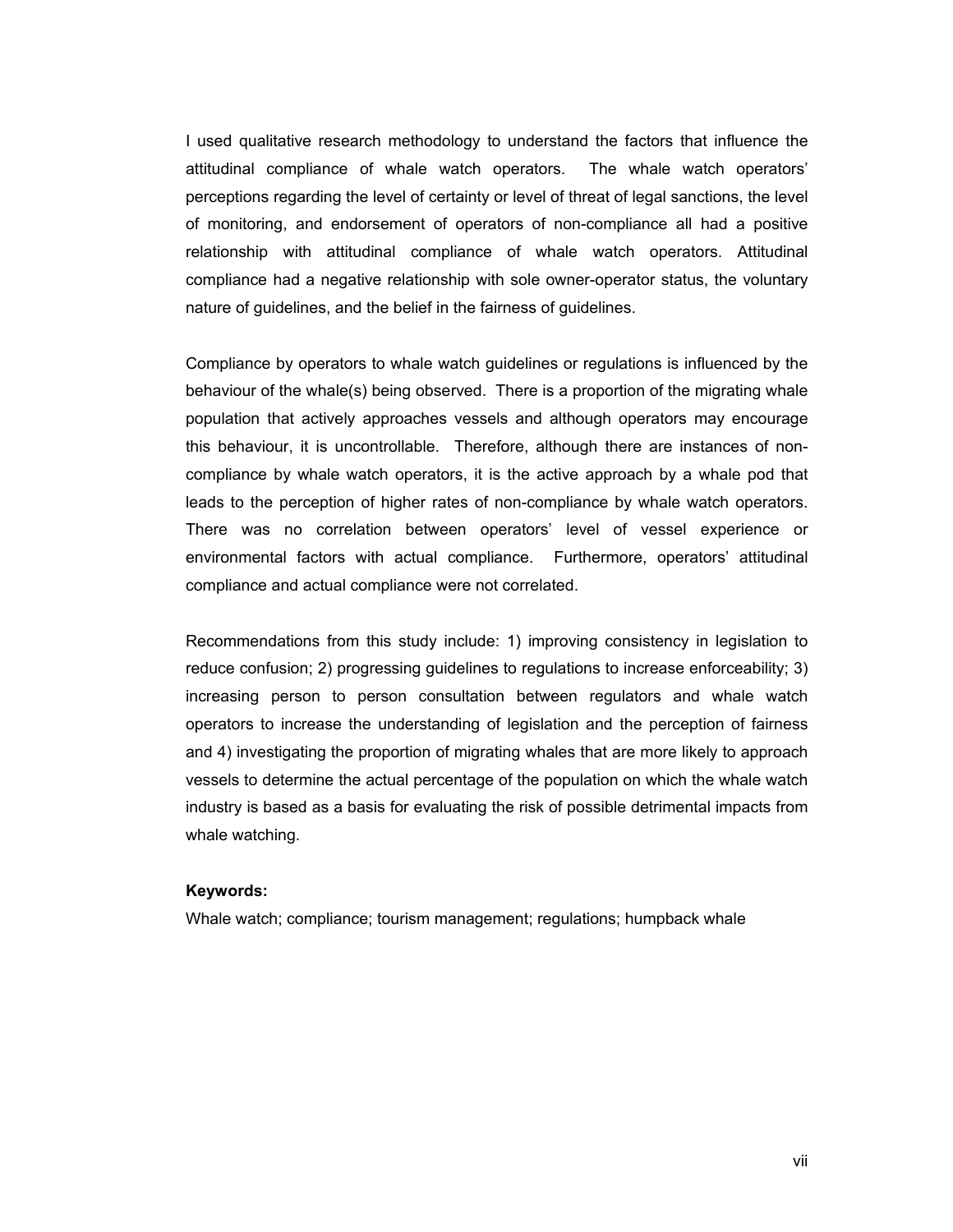## **TABLE OF CONTENTS**

| <b>Title Page</b><br><b>Statement of Access</b><br><b>Statement of Sources</b><br>Statement of the Contribution of Others<br>Personal Acknowledgements<br>Abstract<br><b>Table of Contents</b><br>List of Tables<br>List of Figures |                                                                                                                                             | Page<br>ïi<br>Ϊİ<br>iv<br>v<br>vi<br>viii<br>xii<br>xiv |
|-------------------------------------------------------------------------------------------------------------------------------------------------------------------------------------------------------------------------------------|---------------------------------------------------------------------------------------------------------------------------------------------|---------------------------------------------------------|
|                                                                                                                                                                                                                                     | <b>CHAPTER ONE</b><br><b>Formative Concepts: Why Study Compliance to</b><br><b>Whale Watching Management Strategies</b>                     | 1                                                       |
| 1.1                                                                                                                                                                                                                                 | Introduction<br>1.1.1<br>Aiming for Sustainability<br>1.1.2<br>Whale Watching - Development and Concerns<br>The Role of Compliance<br>1.1.3 | 1<br>1<br>$\frac{2}{3}$                                 |
| 1.2                                                                                                                                                                                                                                 | Why Conduct this Study?<br>1.2.1<br>The Management Framework<br>Previous Research regarding Compliance<br>1.2.2                             | 3<br>4<br>5                                             |
| 1.3                                                                                                                                                                                                                                 | Research Direction of this Study<br>Aims/ Objectives<br>1.3.1<br><b>Thesis Structure</b><br>1.3.2                                           | 5<br>5<br>6                                             |
|                                                                                                                                                                                                                                     | <b>CHAPTER TWO</b><br>The Development of Whale Watching                                                                                     | 9                                                       |
| 2.1                                                                                                                                                                                                                                 | Introduction                                                                                                                                | 9                                                       |
| 2.2                                                                                                                                                                                                                                 | Developmental History of Environmental Attitudes                                                                                            | 12                                                      |
| 2.3                                                                                                                                                                                                                                 | <b>Ecologically Sustainable Development</b><br>Development of the ESD Concept<br>2.3.1<br>Problems of Implementing ESD<br>2.3.2             | 15<br>15<br>16                                          |
| 2.4                                                                                                                                                                                                                                 | Environmental Awareness and ESD in Australia                                                                                                | 17                                                      |
| 2.5                                                                                                                                                                                                                                 | <b>Wildlife Management</b><br>2.5.1<br><b>Historical Development</b><br><b>Wildlife Tourism</b><br>2.5.2                                    | 19<br>19<br>21                                          |
| 2.6                                                                                                                                                                                                                                 | Ecotourism<br>2.6.1<br><b>Historical Development</b><br>2.6.2<br><b>Ecotourism Management</b>                                               | 22<br>22<br>24                                          |
| 2.7                                                                                                                                                                                                                                 | Whales as Wildlife                                                                                                                          | 27                                                      |
| 2.8                                                                                                                                                                                                                                 | Humpback Whales<br><b>General Information</b><br>2.8.1                                                                                      | 29<br>29                                                |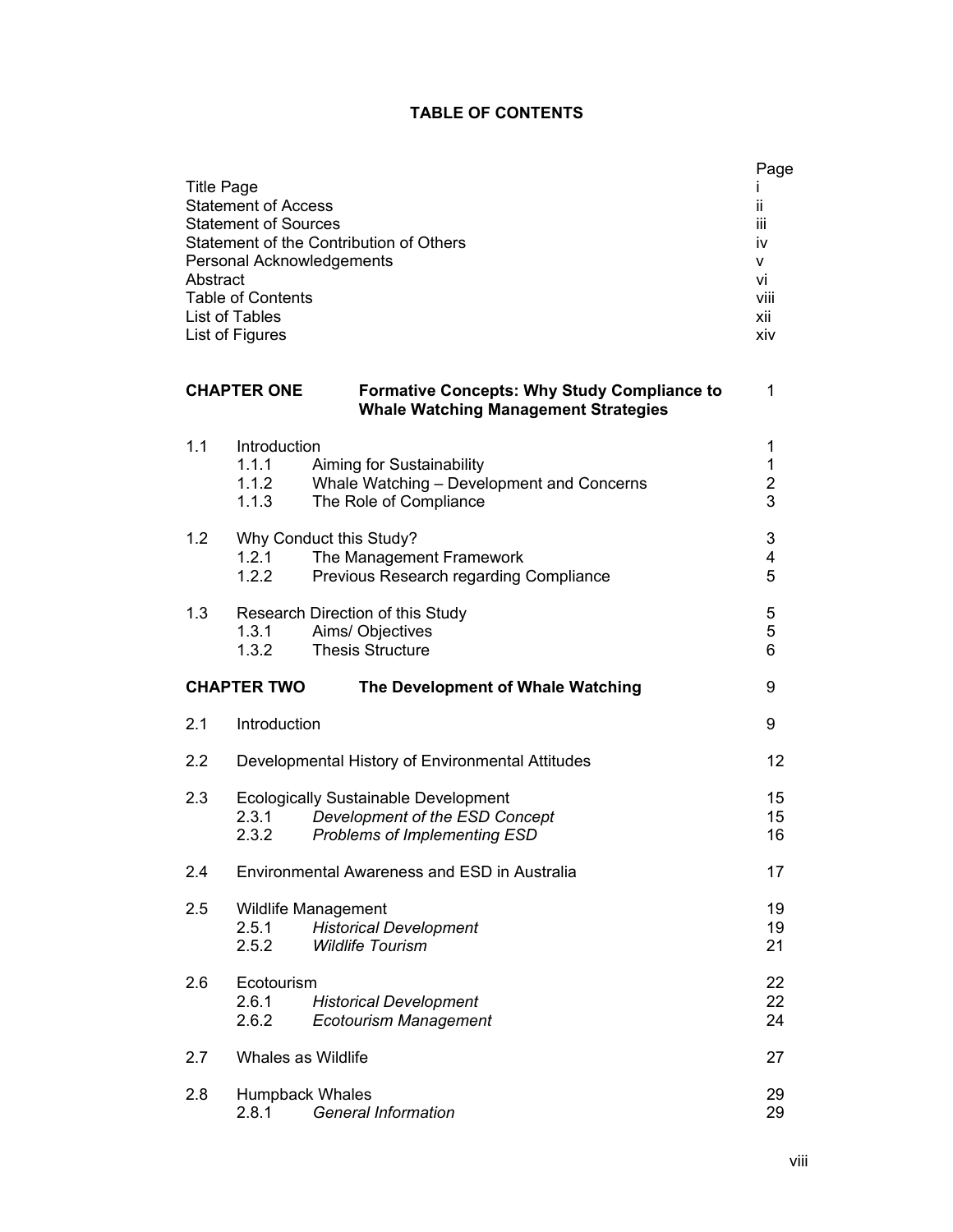|      | 2.8.2                                                                | <b>Population Level and Status</b>                                                                                                                                                                                                 | 31                                     |
|------|----------------------------------------------------------------------|------------------------------------------------------------------------------------------------------------------------------------------------------------------------------------------------------------------------------------|----------------------------------------|
| 2.9  | Whale Watching<br>2.9.1<br>2.9.2<br>2.9.3<br>2.9.4<br>2.9.5<br>2.9.6 | <b>Historical Development</b><br>Impacts of Whale Watching<br><b>International Whaling Commission</b><br>Management of Whale Watching Internationally<br>Management of Whale Watching in Australia<br>The Future of Whale-Watching | 32<br>32<br>33<br>35<br>37<br>38<br>39 |
| 2.10 |                                                                      | The Research Framework                                                                                                                                                                                                             | 40                                     |
|      | <b>CHAPTER THREE</b>                                                 | From Whaling to Whale-Watching: the<br><b>Development of Australian Whale-Watch</b><br><b>Management</b>                                                                                                                           | 41                                     |
| 3.1  | Introduction                                                         |                                                                                                                                                                                                                                    | 41                                     |
| 3.2  |                                                                      | What are Policies and Legislative Documents?                                                                                                                                                                                       | 41                                     |
| 3.3  |                                                                      | <b>Wildlife Management Theory</b>                                                                                                                                                                                                  | 43                                     |
| 3.4  |                                                                      | Development of Australian Whale Watch Legislation and Policy                                                                                                                                                                       | 52                                     |
| 3.5  |                                                                      | The Current Regulatory Framework                                                                                                                                                                                                   | 56                                     |
|      | <b>CHAPTER FOUR</b>                                                  | <b>Theories of Compliance: Development and</b><br><b>Application to Whale-Watching</b>                                                                                                                                             | 61                                     |
| 4.1  | Introduction                                                         |                                                                                                                                                                                                                                    | 61                                     |
| 4.2  | 4.2.1<br>4.2.2                                                       | Developmental History<br><b>Economic Paradigm</b><br>Non-Economic Paradigm                                                                                                                                                         | 62<br>62<br>64                         |
| 4.3  |                                                                      | Measurable Variables and Four Case Studies                                                                                                                                                                                         | 73                                     |
| 4.4  |                                                                      | Application to Whale-Watching                                                                                                                                                                                                      | 79                                     |
|      | <b>CHAPTER FIVE</b>                                                  | <b>Attitudinal Compliance: What do Operators Really</b><br>Think About the Management Framework?                                                                                                                                   | 82                                     |
| 5.1  | Introduction                                                         |                                                                                                                                                                                                                                    | 82                                     |
| 5.2  | 5.2.1<br>5.2.2<br>5.2.3                                              | Questionnaire Development, Design and Distribution<br>Semi-structured Interviews<br>Developing the Questionnaire<br><b>Questionnaire Distribution</b>                                                                              | 83<br>83<br>84<br>91                   |
| 5.3  | 5.3.1<br>5.3.2<br>5.3.3<br>5.3.4                                     | Data Compilation and Analysis<br><b>Attitudinal Compliance</b><br><b>Operator and Business Characteristics</b><br><b>Test of Compliance Model</b><br>Limitations and Benefits of the Questionnaire                                 | 92<br>92<br>92<br>93<br>95             |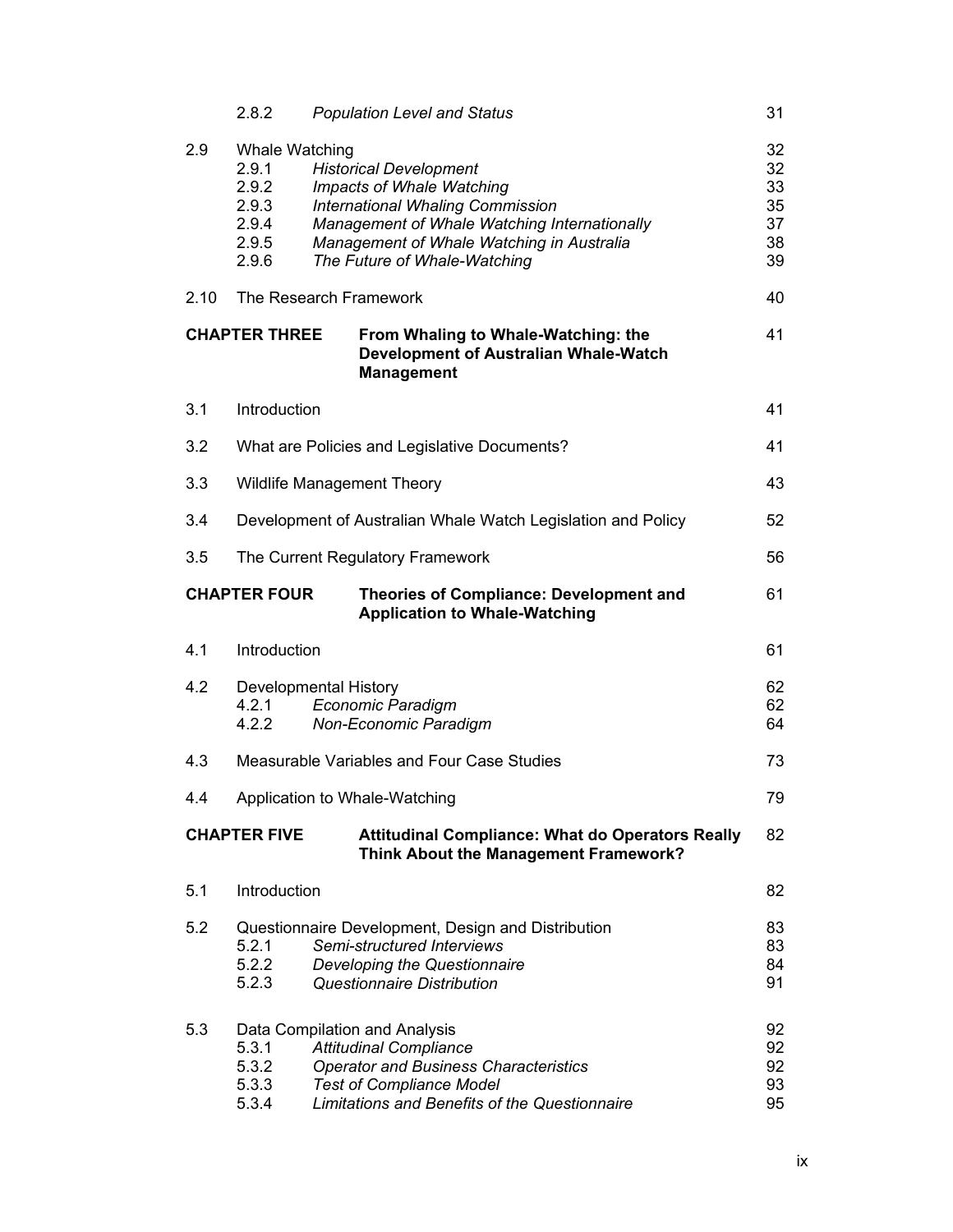| 5.4 | <b>Results</b><br>5.4.1<br>5.4.2<br>5.4.3<br>5.4.4<br>5.4.5 | <b>Attitudinal Compliance</b><br><b>Operator Characteristics</b><br><b>Business Characteristics</b><br>Attitudes to Regulations and their Likely Effectiveness<br><b>Test of Compliance Model</b>                                                                                   | 96<br>96<br>96<br>101<br>103<br>103    |
|-----|-------------------------------------------------------------|-------------------------------------------------------------------------------------------------------------------------------------------------------------------------------------------------------------------------------------------------------------------------------------|----------------------------------------|
| 5.5 | <b>Discussion</b><br>5.5.1<br>5.5.2<br>5.5.3<br>5.5.4       | <b>Operator Characteristics</b><br><b>Testing the Hypotheses</b><br><b>Comparison of Results with Previous Studies</b><br>Consultation, Education and Enforcement Increases the<br><b>Effectiveness of Guidelines and Regulations</b>                                               | 107<br>107<br>108<br>110<br>112        |
| 5.6 | Conclusion                                                  |                                                                                                                                                                                                                                                                                     | 113                                    |
|     | <b>CHAPTER SIX</b>                                          | Operator Compliance: What is Occurring on the<br>Water?                                                                                                                                                                                                                             | 115                                    |
| 6.1 | Introduction                                                |                                                                                                                                                                                                                                                                                     | 115                                    |
| 6.2 | 6.2.1<br>6.2.2<br>6.2.3                                     | Description of Research Sites<br>Airlie Beach/ Whitsunday Region, Queensland<br>Hervey Bay, Queensland<br>Coffs Harbour, New South Wales                                                                                                                                            | 115<br>115<br>118<br>119               |
| 6.3 | 6.3.1<br>6.3.2<br>6.3.3<br>6.3.4                            | <b>Field Documentation of Operator Compliance</b><br><b>Field Time and Vessel Access</b><br>Equipment<br><b>Data Collection</b><br>Justification of Field Methodology                                                                                                               | 121<br>121<br>122<br>124<br>127        |
| 6.4 |                                                             | Data Compilation and Analysis                                                                                                                                                                                                                                                       | 128                                    |
| 6.5 | <b>Results</b><br>6.5.1<br>6.5.2<br>6.5.3<br>6.5.4<br>6.5.5 | Overall Operator Compliance to the Distance Condition<br>Visual Representation of Actual Operator Compliance<br><b>Compliance of Individual Operators</b><br><b>Effect of Environmental Factors on Overall Compliance</b><br>Relationship between Attitudinal and Actual Compliance | 129<br>130<br>131<br>138<br>138<br>138 |
| 6.6 |                                                             | Anecdotal Observations Contributing to Compliance Research                                                                                                                                                                                                                          | 138                                    |
| 6.7 | Discussion                                                  |                                                                                                                                                                                                                                                                                     | 139                                    |
|     | <b>CHAPTER SEVEN</b>                                        | <b>Whale Watch Operator Perceptions of and Actual</b><br><b>Compliance with the Australian National</b><br><b>Guidelines: Management Implications</b>                                                                                                                               | 142                                    |
| 7.1 | Introduction                                                |                                                                                                                                                                                                                                                                                     | 144                                    |
| 7.2 |                                                             | Whale Watching, Compliance and Sustainability                                                                                                                                                                                                                                       | 144                                    |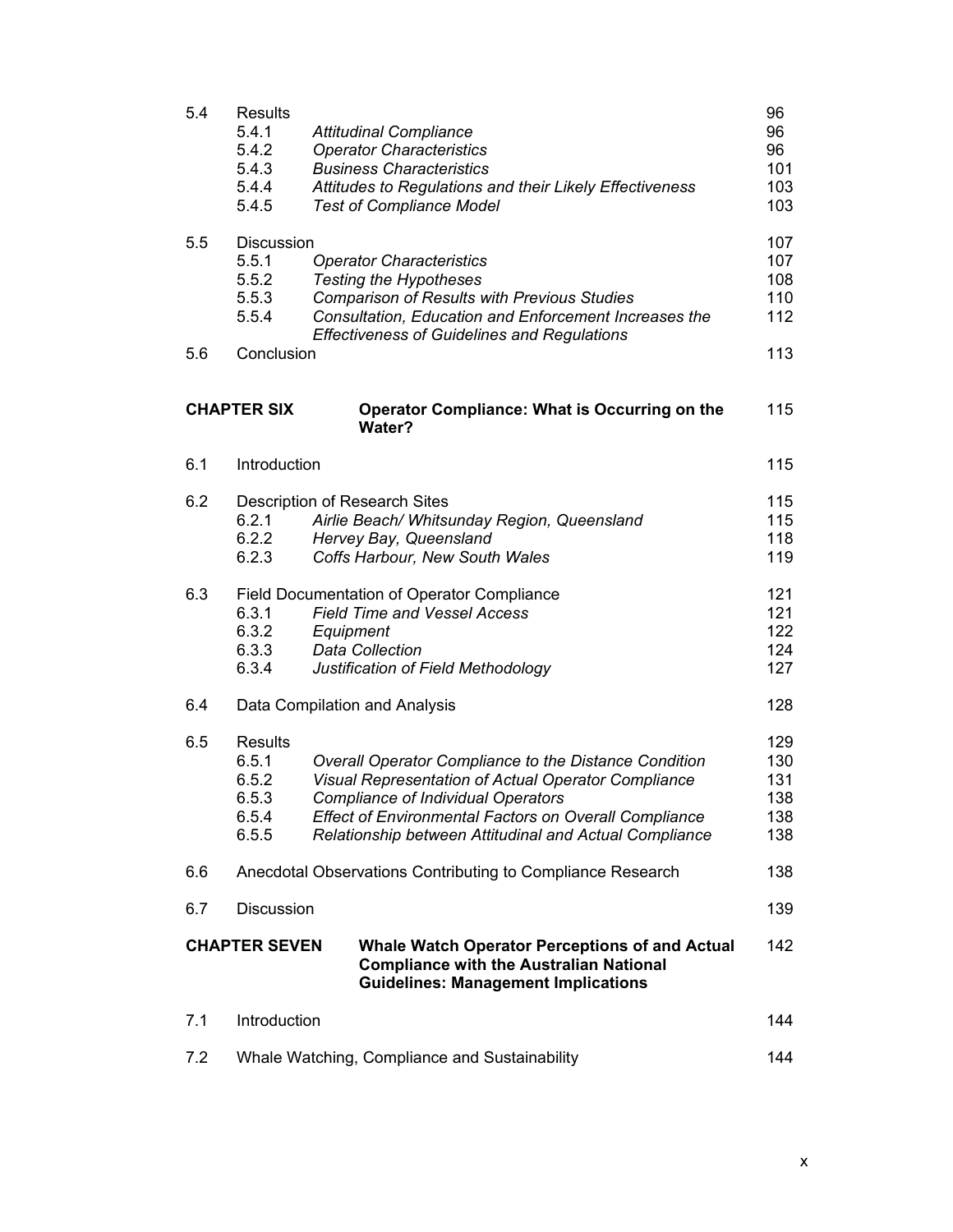| 7.3.1                                                                                                        | Review of the Australian Whale Watch Management                                                                                                                                                                                                                                                                                           | 146<br>146                                                                                                       |
|--------------------------------------------------------------------------------------------------------------|-------------------------------------------------------------------------------------------------------------------------------------------------------------------------------------------------------------------------------------------------------------------------------------------------------------------------------------------|------------------------------------------------------------------------------------------------------------------|
| 7.3.2                                                                                                        | Evaluation of Australian Whale Watch Operators' Attitudinal<br><b>Compliance with National Whale Watch Guidelines</b>                                                                                                                                                                                                                     | 149                                                                                                              |
| 7.3.3                                                                                                        | Documentation of Actual Compliance of Whale Watch<br>Operators with Implemented Guidelines and Regulations                                                                                                                                                                                                                                | 151                                                                                                              |
|                                                                                                              |                                                                                                                                                                                                                                                                                                                                           | 152                                                                                                              |
|                                                                                                              |                                                                                                                                                                                                                                                                                                                                           | 155                                                                                                              |
| References                                                                                                   |                                                                                                                                                                                                                                                                                                                                           | 156                                                                                                              |
| Appendix 1<br>Appendix 2<br>Appendix 3<br>Appendix 4<br>Appendix 5<br>Appendix 6<br>Appendix 7<br>Appendix 8 | Review of Australian Whale Watch Management Framework<br><b>Survey Questionnaire</b><br>List of Political Party Web Sites<br><b>Attitudinal Compliance Scores</b><br><b>Forward Multiple Regression Results</b><br><b>Example Data Sheet</b><br><b>Example Weather Sheet</b><br>Scatter Plots of Compliance vs Beaufort Scale and Percent | 178<br>204<br>214<br>215<br>216<br>218<br>219<br>220                                                             |
|                                                                                                              |                                                                                                                                                                                                                                                                                                                                           | Legislation, Attitudes and Compliance<br>Framework<br><b>Overall Recommendations</b><br>Conclusion<br>Compliance |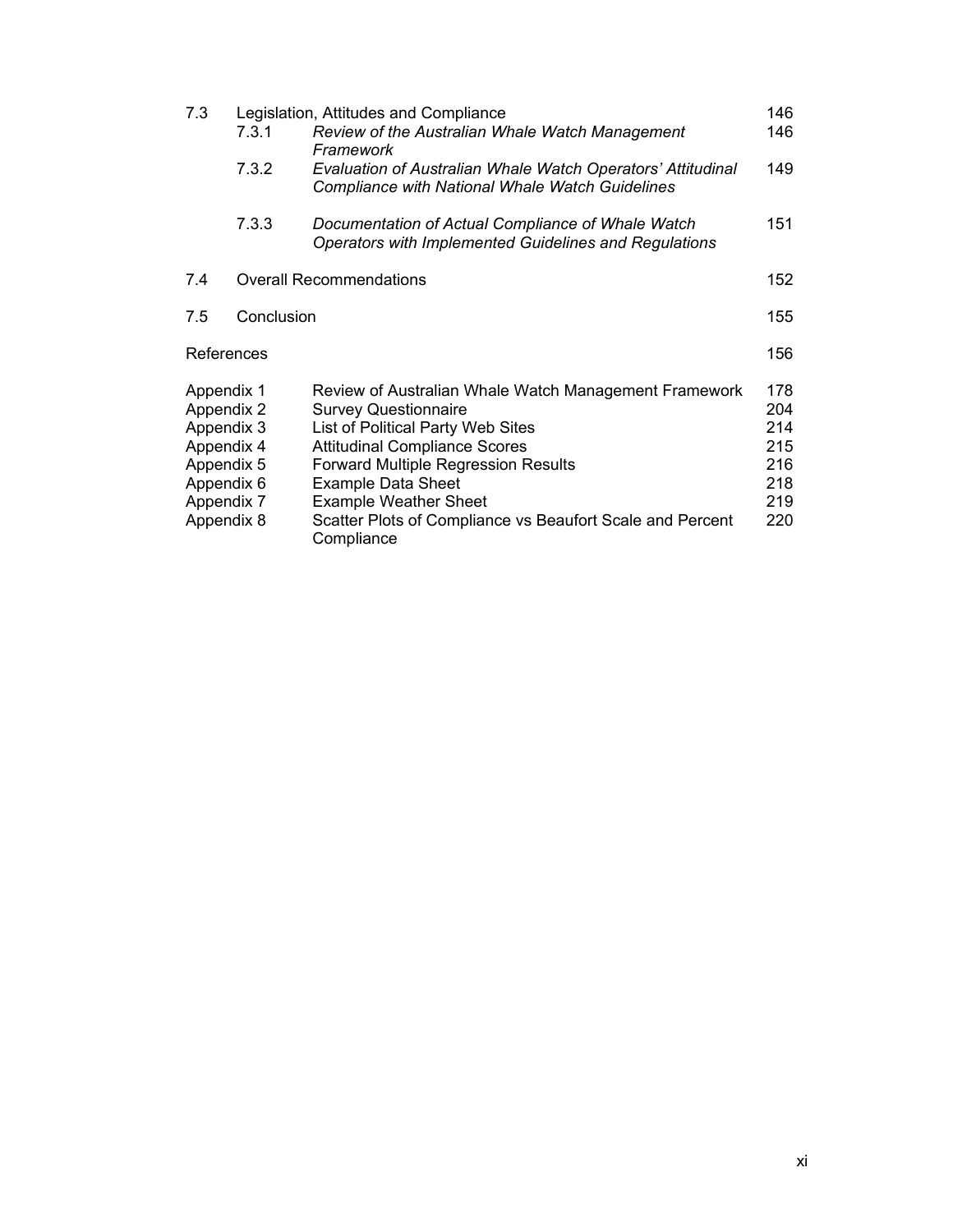## **LIST OF TABLES**

| Table<br>Number | <b>Title</b>                                                                                                                                                                                                                                       | Page |
|-----------------|----------------------------------------------------------------------------------------------------------------------------------------------------------------------------------------------------------------------------------------------------|------|
| 3.1             | Impacts of Human-Wildlife Interactions that may apply to Whale<br>Watching                                                                                                                                                                         | 51   |
| 3.2             | Current Legislation and Guidelines Relevant to Whale Watching in<br>Australia                                                                                                                                                                      | 55   |
| 3.3             | Whale Watching Policy – a Comparison of Distance and Approach<br>Methods across Jurisdictions                                                                                                                                                      | 59   |
| 4.1             | Economic and Non-Economic Paradigms of Compliance Theory                                                                                                                                                                                           | 61   |
| 4.2             | Developmental History of Economic Compliance Theory                                                                                                                                                                                                | 63   |
| 4.3             | Developmental History of Non-Economic Compliance Theory                                                                                                                                                                                            | 65   |
| 4.4             | Akers (1985): Theories of Deviance                                                                                                                                                                                                                 | 69   |
| 4.5             | Jackson & Milliron (1986): Theories of Tax Compliance                                                                                                                                                                                              | 69   |
| 4.6             | Six Categories of Non-Compliance                                                                                                                                                                                                                   | 71   |
| 4.7             | Variables used in Compliance Models                                                                                                                                                                                                                | 74   |
| 5.1             | Summary of the regression analyses performed to gain an<br>understanding of the variables that influence attitudinal compliance<br>of the 27 operators from Queensland, New South Wales and<br>Western Australia who returned a questionnaire      | 94   |
| 5.2             | The operational status of the of the 27 whale watch operators from<br>Queensland, New South Wales and Western Australia who returned<br>the questionnaire                                                                                          | 97   |
| 5.3             | The gender, age, educational level and political affiliation of the 27<br>whale watch operators from Queensland, New South Wales and<br>Western Australia who returned the questionnaire                                                           | 98   |
| 5.4             | The number of years of experience as operators of commercial<br>vessels and whale watch vessels of the 27 whale watch operators<br>from Queensland, New South Wales and Western Australia who<br>returned the questionnaire                        | 99   |
| 5.5             | The level of familiarity with the Australian National Guidelines and<br>applicable management conditions for each state for the 27 whale<br>watch operators from Queensland, New South Wales and Western<br>Australia who returned a questionnaire | 100  |
| 5.6             | Passenger numbers, advertisement and length of operation<br>characteristics of the whale watch businesses operated by the 27<br>whale watch operators from Queensland, New South Wales and<br>Western Australia who returned a questionnaire       | 101  |
| 5.7             | The number of years that the businesses employing the 27 whale<br>watch operators from Queensland, New South Wales and Western<br>Australia who returned a questionnaire have held a permit to whale<br>watch                                      | 102  |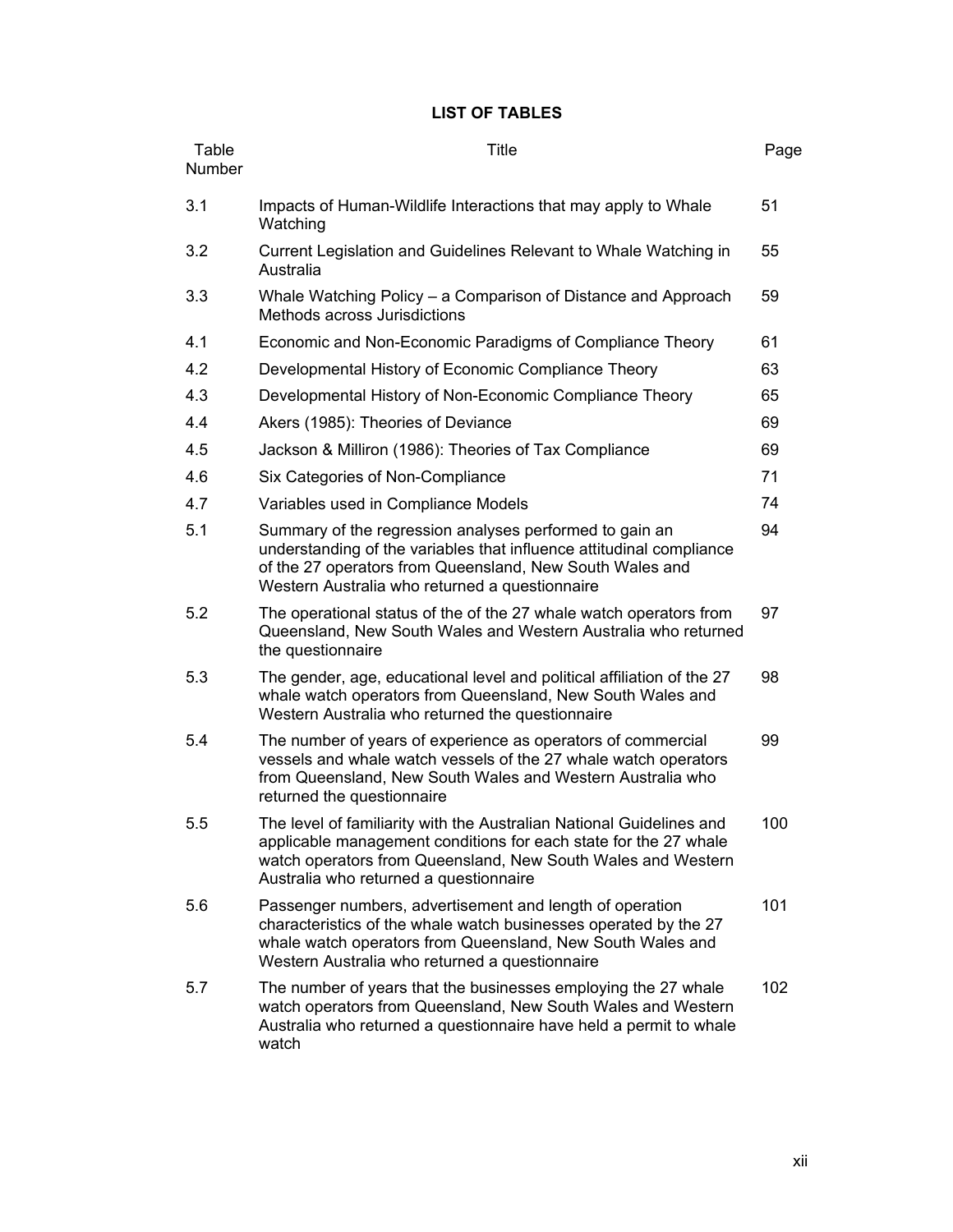| Table<br><b>Number</b> | Title                                                                                                                                                                                                                                                                                                         | Page |
|------------------------|---------------------------------------------------------------------------------------------------------------------------------------------------------------------------------------------------------------------------------------------------------------------------------------------------------------|------|
| 5.8                    | Alternative major activities undertaken during the non-whale watch<br>season by the 27 whale watch operators from Queensland, New<br>South Wales and Western Australia who returned a questionnaire<br>and the amount of contact these operators had with a professional<br>organisation or inspection agency | 103  |
| 5.9                    | Results of the four forward multiple regressions that tested for the<br>variables that significantly affect attitudinal compliance towards<br>whale watch guidelines                                                                                                                                          | 105  |
| 6.1                    | Summary of Field Time                                                                                                                                                                                                                                                                                         | 122  |
| 6.2                    | A summary of the data collected about whale watch activities in<br>Hervey Bay and Coffs Harbour in 1998 and 1999                                                                                                                                                                                              | 131  |
| 6.3                    | Levels of commercial vessel and whale watch vessel experience<br>and percentage non-compliance of eight operators from Hervey Bay<br>and Coffs Harbour in 1998 and 1999                                                                                                                                       | 138  |
| 6.4                    | The relationship between percentage non-compliance and Beaufort<br>sea state or percentage cloud cover for 43 trips in Hervey Bay                                                                                                                                                                             | 139  |
| 6.5                    | The relationship between percentage non-compliance and Beaufort<br>sea state or percentage cloud cover for 40 trips in Coffs Harbour                                                                                                                                                                          | 139  |
| 6.6                    | Attitudinal compliance score and actual percentage of non-<br>compliance for seven operators who had been observed by me and<br>had answered the questionnaire                                                                                                                                                | 140  |